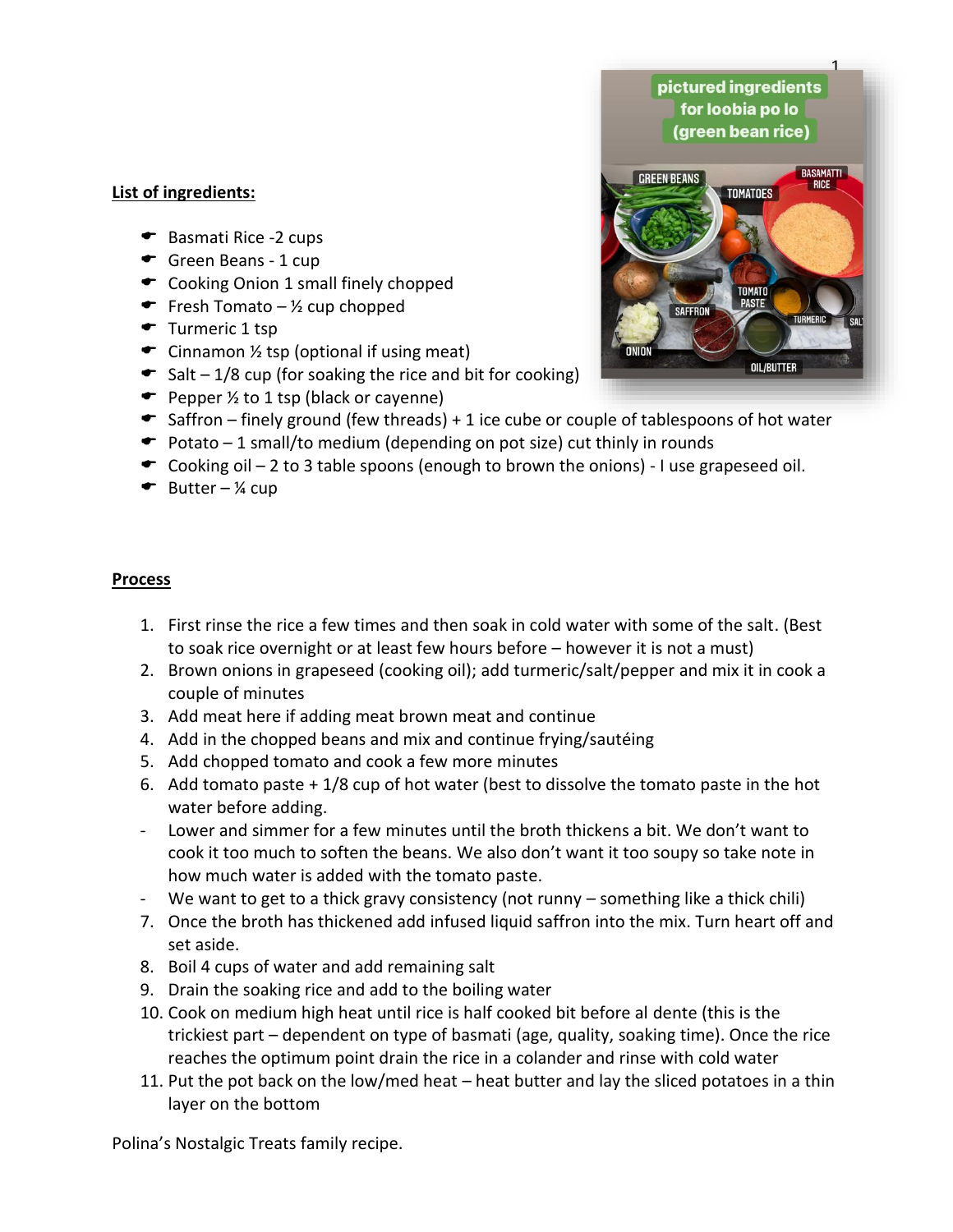

12. Next we are ready for layering rice and bean mix . Put some rice in the pot over top of the potatoes, then spoon over some of the bean mix/sauce; repeat with rice and mix. Once all rice and mix is used we cut up butter into pieces and lay scattered on top of rice.



Use a clean cotton kitchen towel or paper towel to wrap the lid and cover the pot.



Polina's Nostalgic Treats family recipe.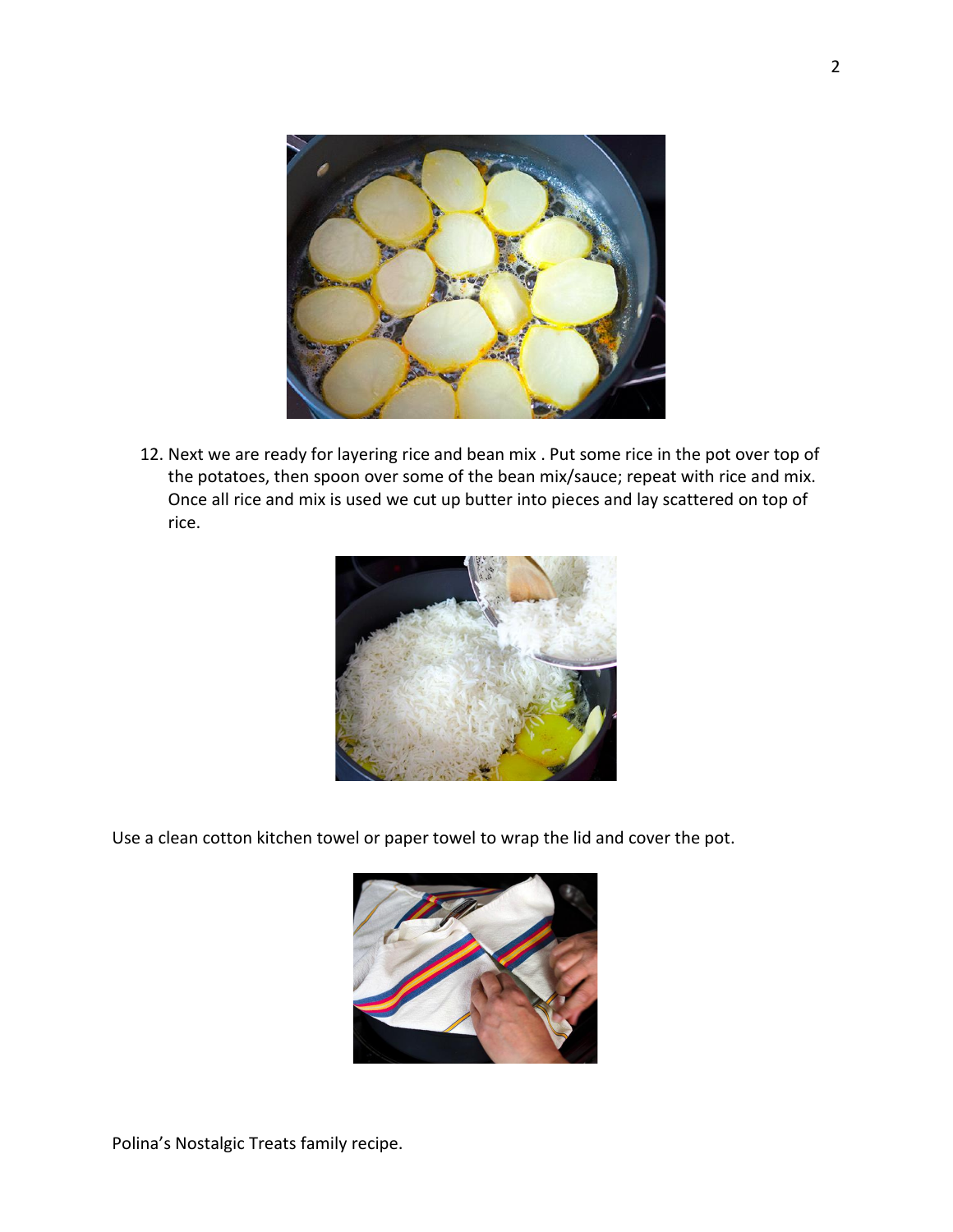- 13. Simmer on low/med heat (depends on the size of the pot) bigger the pot higher the heat but never more than medium and dependent on heating source. On my electric glass top I cook my rice on 2.5 for a medium size pot. Another factor is the type of pot – stainless or copper pots use lower heat even more as they heat up faster/non-stick is a bit more forgiving. We want to have the rice cook while crisping the bottom layer of potatoes/pita.
- 14. Simmer rice for 30 to 40 min (when the rice steams it is most likely done). Once steamed (you can slowly carefully check the lid and if the rice has steamed and the cloth is moist) take lid off and spoon the rice and mix onto a platter until we get to the bottom. Once at the bottom we reach our prized potatoes (Tah-Dig) what most who have had it fight over it and enjoy. The potatoes should be golden/orange and crispy.

The rice if cooked in a nonstick pot can also be flipped over onto a platter like a Bundt cake.



## **Special Notes:**

Polina's Nostalgic Treats family recipe.